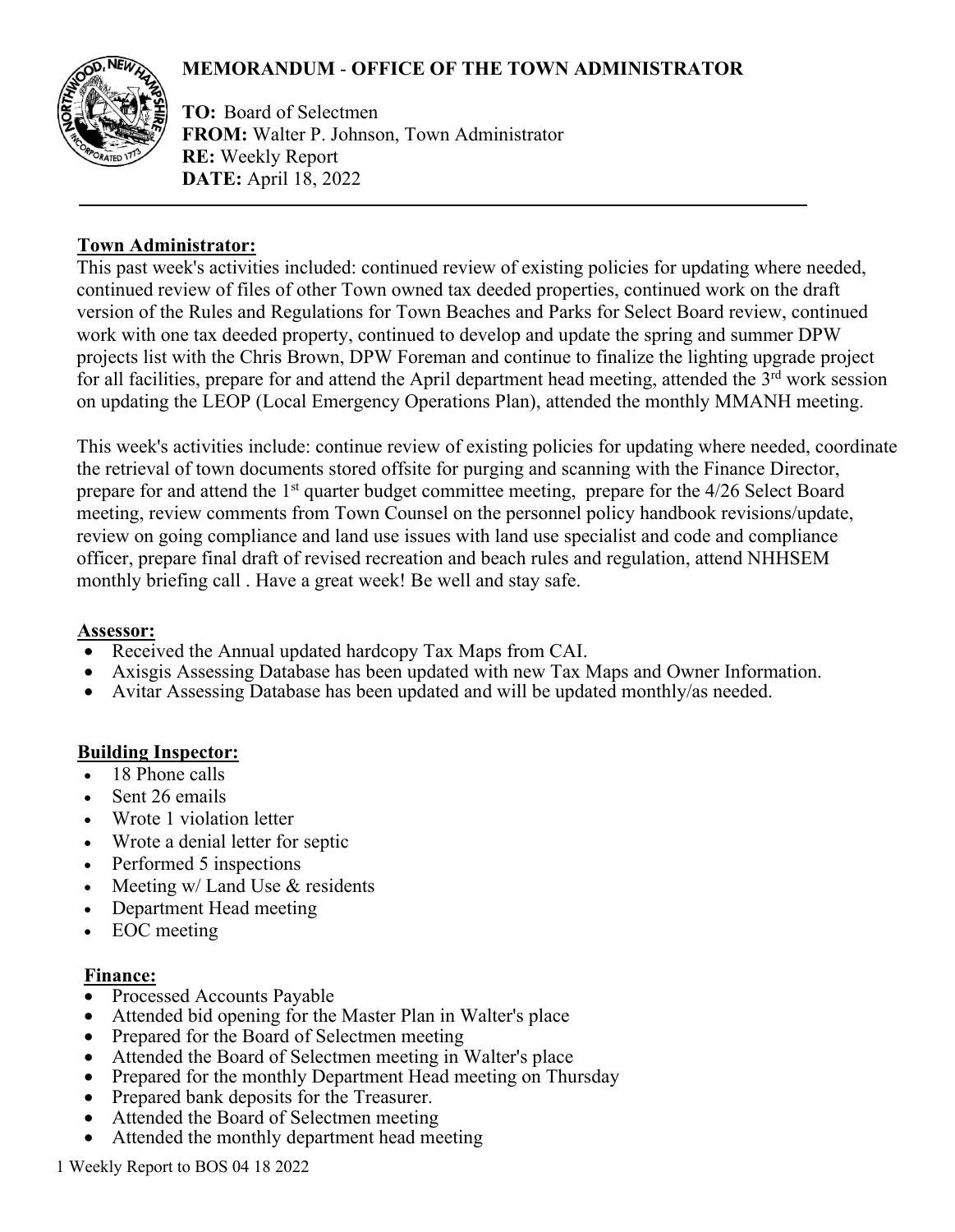- Attended the Emergency Operations Plan meeting
- Reconciled March totals with the Town Clerk report
- Started training Carol on the Finance software and entering invoices
- Prepared Personnel Action Forms for all employees affected by the 2% COLA for approval by Walter and inclusion in personnel files.
- Updated returned check log/sent out letters for returned checks
- Prepared and performed general ledger entries
- Miscellaneous filing and records upkeep

### **Town Clerk/Tax Collector:**

No report this week.

#### **Department of Public Works:**

No report this week.

#### **Fire Rescue**:

- 1. We have completely transitioned over from getting fuel at Irving to the State DOT pumps. There should be some savings realized over the next few months.
- 2. Northwood Firefighters staffing Engine 3 and Car 1 assisted Pittsfield with their  $3<sup>rd</sup>$  alarm structure fire. We received a medical call just prior to being called to the Pittsfield fire. Fortunately, the off going shift had not left yet so the night crew and off duty firefighters staffed Engine 3.
- 3. Northwood Firefighters staffing Engine 2 assisted Strafford with their first alarm structure fire.
- 4. The software for our ambulance billing company has been hacked. No data was lost but they are now trying to catch up on sending out bills. There may be a hick-up in the April billing.
- 5. During the month of March, we generated more than \$20,000 in revenue from ambulance billing. This puts the cumulative amount collected at \$29,000 over 2021 and \$34,000 over our anticipated budget in 2022.

|                              | Jan      | Feb      | Mar      |
|------------------------------|----------|----------|----------|
| <b>Ambulance Revenues</b>    |          |          |          |
| 2020 Actuals                 | \$7,614  | \$3,742  | \$3,943  |
| 2021 Actual                  | \$8,210  | \$8,900  | \$9,511  |
| 2022 Actual                  | \$22,391 | \$13,885 | \$20,444 |
| Budget 2022                  | \$7,500  | \$15,000 | \$22,500 |
| Ambulance Revenue Input Area |          |          |          |
| 2021 Monthly                 | \$8,812  | \$8,900  | \$9,511  |
| 2021 Cumulative              | \$8,812  | \$17,712 | \$27,223 |
| 2022 Monthly                 | \$22,391 | \$13,885 | \$20,444 |
| 2022 Cumulative              | \$22,391 | \$36,276 | 56,720   |
|                              |          |          |          |

## **Police Department**:

No report this week.